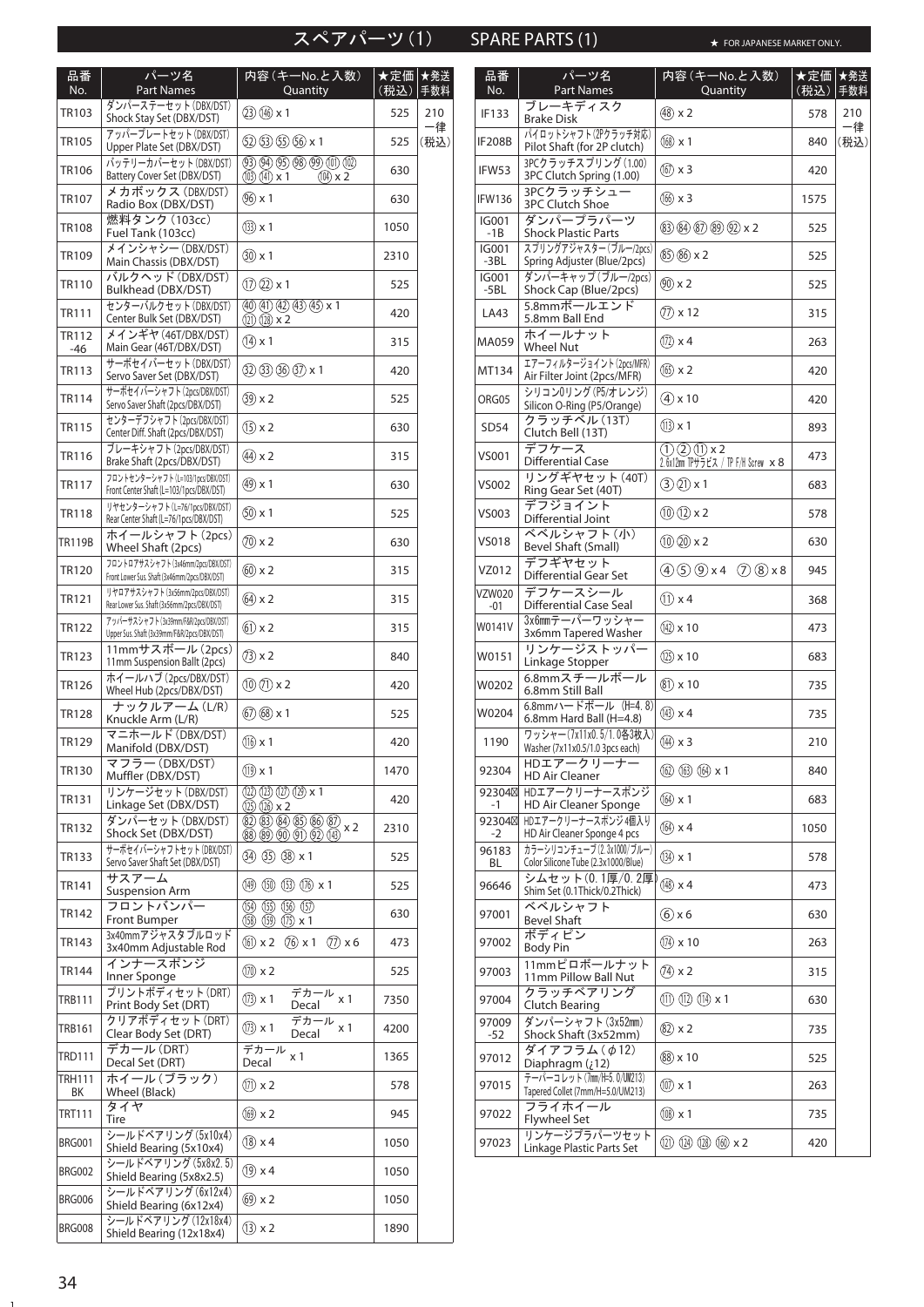# スペアパーツ(2) SPARE PARTS (2)

★ FOR JAPANESE MARKET ONLY.

| 品番<br>No.        | パーツ名<br><b>Part Names</b>                        | 内容 (キーNo.と入数)<br>Quantity | ★定価<br>(税込) | │★発送<br>手数料 |
|------------------|--------------------------------------------------|---------------------------|-------------|-------------|
| 1284             | 5.8mmピロボール<br>5.8mm Pillow Ball                  | $(24) \times 8$           | 210         | 210         |
| 1296             | 6.8mmボールエンド<br>6.8mm Ball End                    | $(80) \times 12$          | 420         | 一律<br>(税込)  |
| 1701<br>ΒK       | ストラップ (M / ブラック)<br>Strap (M / Black)            | $(18) \times 18$          | 263         |             |
| 1708             | アンテナ<br>Antenna                                  | $(100) \times 4$          | 525         |             |
| 6951             | マフラーガスケット<br><b>Muffler Gasket</b>               | $(15) \times 5$           | 210         |             |
| 82106<br>-01     | 送信機用アンテナ(KT-6)<br>Antenna for Transmitter (KT-6) | x <sub>1</sub>            | 735         |             |
| 82106<br>$-02$   | サーボ (KS101BK)<br>Servo (KS101BK)                 | $(151) \times 1$          | 5775        |             |
| 82106<br>$-02-1$ | サーボギヤセット (KS101BK)<br>Servo Gear Set (KS101BK)   | 1 set                     | 210         |             |
| 82106<br>$-04$   | 受信機(KR-1NBK)<br>Receiver (KR-1NBK)               | $(152) \times 1$          | 5775        |             |

**BRG001** 

IFW133

IFW53H IFW53M IFW53S

TRH111 W

| 品番<br>No.   | パーツ名<br><b>Part Names</b>                            | 内容 (キーNo.と入数)<br>Quantity | ★定価<br>(税込) | ★発送<br>手数料 |
|-------------|------------------------------------------------------|---------------------------|-------------|------------|
| 92051       | 2x11mmピン<br>2x11mm Pin                               | $(10) \times 10$          | 315         | 210        |
| 92601<br>BK | 耐熱マフラージョイントパイプ(ブラック)<br>Muffler Joining Pipe (Black) | $(17) \times 2$           | 840         | −律<br>(税込) |
| 92638       | スナップピン<br>Snap Pin                                   | $(105) \times 10$         | 210         |            |
| 92696       | ディスクブレーキパッド<br><b>Brake Disk Pad</b>                 | $(46) \times 2$           | 315         |            |
| 92985       | ハードブレーキライニング<br>Hard Brake Lining                    | $(47) \times 4$           | 420         |            |

キットの部品の一部にはスペアパーツとして販売していない物があります。 京商ではオプションパーツを販売していますのでお買い求めください。 Some of the parts included are not available as spare parts. Purchase optional parts instead.

|                     |                                                 | オプションパーツ(1)                                 |                 |           |                          | <b>OPTIONAL PARTS (1)</b>                                   | ★ FOR JAPANESE MARKET ONLY.                                         |                  |  |
|---------------------|-------------------------------------------------|---------------------------------------------|-----------------|-----------|--------------------------|-------------------------------------------------------------|---------------------------------------------------------------------|------------------|--|
| 品番<br>No.           | パーツ名<br><b>Part Names</b>                       | 内容<br>Description                           | ★定価 ★発送<br>(税込) | 手数料       | 品番<br>No.                | パーツ名<br><b>Part Names</b>                                   | 内容<br>Description                                                   | ★定価│┪<br>(税込)  = |  |
| <b>BRG001</b>       | シールドベアリング (5x10x4)<br>Shield Bearing (5x10x4)   | 4個入り<br>4 pcs                               | 1050            | 210<br>一律 | <b>TRW101</b><br>$-1014$ | ダンパースプリング (10-1.4/L=63)<br>Shock Spring (10-1.4/L=63)       | (91)と交換<br>2本入<br>instead of $(91)$<br>2 pcs                        | 840              |  |
| IF345               | HGエアークリーナー<br><b>HG Air Cleaner</b>             | (62) (63) (函交換<br>instead of (1) (1) (14)   | 1365            | (税込)      | <b>TRW101</b><br>$-9014$ | ダンパースプリング (9-1.4/L=63)<br>Shock Spring (9-1.4/L=63)         | (91)と交換<br>2本入<br>instead of $(9)$<br>2 pcs                         | 840              |  |
| IFW46               | SPクラッチベル (13T)<br>SP Clutch Bell (13T)          | 13と交換                                       | 2310            |           | <b>TRW101</b><br>$-9514$ | ダンパースプリング (9.5-1.4/L=63)<br>Shock Spring (9.5-1.4/L=63)     | (91)と交換<br>2本入<br>instead of $(91)$<br>2 pcs                        | 840              |  |
| IFW47               | SPクラッチベル (14T)<br>SP Clutch Bell (14T)          | instead of (13)<br>BRG001とセットで使用            | 2310            |           | <b>TRW103</b>            | SPメインシャシー (17S/DBX/DST)<br>SP Main Chassis (17S/DBX/DST)    | 30と交換<br>instead of $(30)$                                          | 6090             |  |
| <b>IFW133</b>       | SPクラッチベル (15T)<br>SP Clutch Bell (15T)          | Required to install BRG001                  | 2310            |           | <b>TRW104</b>            | エンジンマウントセット<br><b>Engine Mount Set</b>                      | 標準シャシーに他社製エンジン<br>取付けパーツー式                                          | 1575             |  |
| IFW53H              | 3PCクラッチスプリング (1.10)<br>3PC Clutch Spring (1.10) | (154)と交換<br>instead of (154)                | 420             |           |                          |                                                             | For installing engines from other<br>brands on the stock chassis.   |                  |  |
| FW53M               | 3PCクラッチスプリング (0.95)<br>3PC Clutch Spring (0.95) | (154)と交換<br>instead of (M)                  | 420             |           |                          |                                                             | IFW54とセットで使用<br>Required to install IFW54.                          |                  |  |
| IFW53S              | 3PCクラッチスプリング (0.90)<br>3PC Clutch Spring (0.90) | (154)と交換<br>instead of (14)                 | 420             |           | <b>TRW105</b>            | オイルダンパーセット<br>(DBX/DST/Inferno GT)                          | 高精度アルミダンパーー式<br>High precision Aluminum shock set.                  | 4410             |  |
| IFW122              | SPブレーキディスク<br><b>SP Brake Disk</b>              | (48) 女換<br>instead of 48                    | 1890            |           |                          | Oil Shock Set<br>(DBX/DST/Inferno GT)                       | 2本分入り<br>2 pcs                                                      |                  |  |
| <b>IFW330</b>       | SPブレーキパッド<br>SP Brake Pad                       | (46) 422 交换<br>instead of 40 47             | 1890            |           | <b>VSW003</b>            | ローハイトエンジンマウント<br>Low Height Engine Mount                    | TRW103に他社製エンジン<br>取付け用                                              | 1575             |  |
| <b>IFW339</b>       | 3PC HDアルミクラッチシュー<br>3PC HD Aluminum Clutch Shoe | (13)と交換<br>instead of (B)                   | 1680            |           |                          |                                                             | For installing engine from other<br>brands on the TR103 SP chassis. |                  |  |
| TRH111<br>W         | ホイール (ホワイト)<br>Wheel (White)                    | (171)と交換<br>2本入<br>instead of (7)<br>2 pcs  | 578             |           | <b>VSW019</b>            | スチールベベルギヤ<br><b>Steel Bevel Gear</b>                        | (3) 2 设交换<br>instead of $(3)(2)$                                    | 3990             |  |
| TRH111<br><b>SM</b> | ホイール (シルバー)<br>Wheel (Silver Plating)           | (171)と交換<br>2本入<br>instead of (17)<br>2 pcs | 998             |           | 36208                    | プロライントラックホイール用ナット(4入)<br>Truck Wheel Nut for PROLINE (4pcs) | 72と交換<br>instead of $(72)$                                          | 420              |  |
| TRW5                | チューンドサイレンサーセット<br><b>Tuned Silencer Set</b>     | (113)~ (119 交換<br>(1)<br>instead of (11)    | 7140            |           |                          |                                                             |                                                                     |                  |  |

★発送 手数料

210 一律 (税込)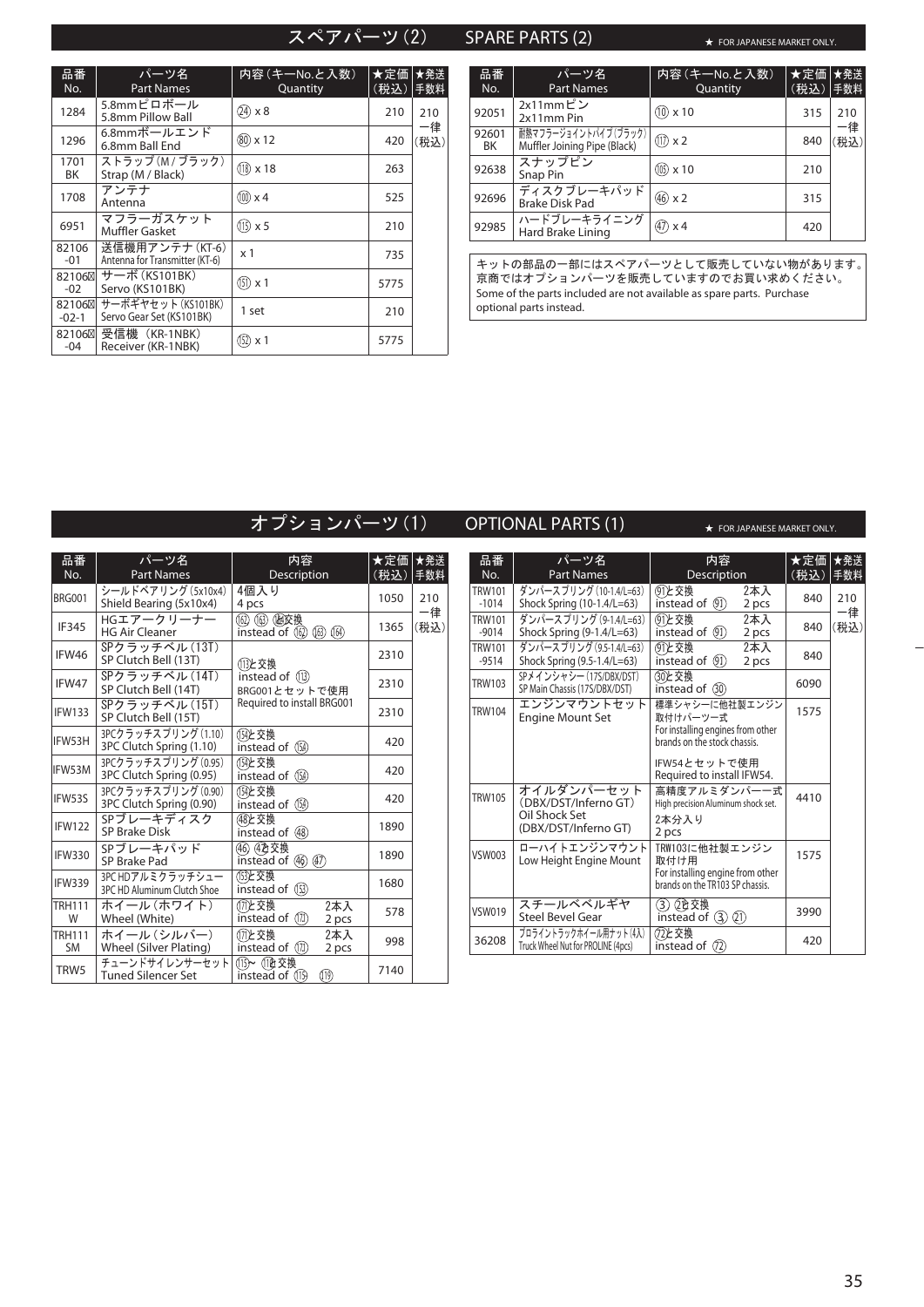# オプションパーツ(2) OPTIONAL PARTS (2) ★ FOR JAPANESE MARKET ONLY.

| 品番<br>No. | パーツ名<br>Part Names                                              | 内容<br>Description | ★定価 ★発送<br>(税込)  手数料 |            |         | 品番<br>No.       | パーツ名<br><b>Part Names</b>                                                  | 内容<br>Description                   | ★定価 ★発送<br>(税込)  手数料 |            |
|-----------|-----------------------------------------------------------------|-------------------|----------------------|------------|---------|-----------------|----------------------------------------------------------------------------|-------------------------------------|----------------------|------------|
| 1700BK    | カラーストラップ(S/ブラック)<br>Color Strap (S/Black)                       | 18個入<br>18 pcs.   | 189                  | 210        |         | 1796BL          | スパイラルシリコンチューブ (ブルー)<br>Spiral Silicone Tube (Blue)                         | リード線保護用チューブ<br>Code protection tube | 735                  | 210        |
| 1700KP    | 蛍光ストラップ(S) ピンク<br>Fluorescent Strap (FP)(S)                     | 18個入<br>18 pcs.   | 189                  | 一律<br>(税込) |         | 1796R           | スパイラルシリコンチューブ(レッド)<br>Spiral Silicone Tube (Red)                           | リード線保護用チューブ<br>Code protection tube | 735                  | 一律<br>(税込) |
| 1700KY    | 蛍光ストラップ(S)イエロー<br>Fluorescent Strap (FY)(S)                     | 18個入<br>18 pcs.   | 189                  |            |         | 92213           | 燃料チューブ (2.4x6x1000mm)<br>Fuel Tube (2.4x6x1000mm)                          | (134)と交換<br>instead of (134)        | 735                  |            |
| 1701BK    | カラーストラップ (M / ブラック)<br>Color Strap (M / Black)                  | 18個入<br>18 pcs.   | 263                  |            |         | 96183BL         | カラーシリコンチューブ (2.3x1000)ブルー<br>Color Silicone Tube (2.3x1000) Blue           | (134)と交換<br>instead of (134)        | 578                  |            |
| 1701KP    | 蛍光ストラップ(M) ピンク<br>Fluorescent Strap (FP)(M)                     | 18個入<br>18 pcs.   | 263                  |            |         | 96183SG         | カラーシリコンチューブ (2.3x1000)スモークグレー<br>Color Silicone Tube (2.3x1000) Smoke Grey | (134)と交換<br>instead of (134)        | 578                  |            |
| 1701KY    | 蛍光ストラップ(M)イエロー<br>Fluorescent Strap (FY)(M)                     | 18個入<br>18 pcs.   | 263                  |            | $\star$ | 607012          | トルネードシリコンチューブ(クリア)<br>Tornado Silicone Fuel Tube (Clear)                   | 視認性にも優れたシリコン製<br>燃料チューブ             | 420                  |            |
| 1705      | カラーアンテナ (白キャップ付)<br>Color Antenna (White Cap)                   | 6個入<br>6 pcs.     | 525                  |            |         | $\star$ 607012P | トルネードシリコンチューブ(ピンク)<br>Tornado Silicone Fuel Tube (Pink)                    | 視認性にも優れたシリコン製<br>燃料チューブ             | 420                  |            |
| 1706      | カラーアンテナ (蛍光ピンクキャップ付)<br>Color Antenna (Fluorescent Pink Cap)    | 6個入<br>6 pcs.     | 525                  |            |         | $\star$ 607012G | トルネードシリコンチューブ(グリーン)<br>Tornado Silicone Fuel Tube (Green)                  | 視認性にも優れたシリコン製<br>燃料チューブ             | 420                  |            |
| 1707      | カラーアンテナ (蛍光イエローキャップ付)<br>Color Antenna (Fluorescent Yellow Cap) | 6個入<br>6 pcs.     | 525                  |            |         | $\star$ 607012Y | トルネードシリコンチューブ (イエロー)<br>Tornado Silicone Fuel Tube (Yellow)                | 視認性にも優れたシリコン製<br>燃料チューブ             | 420                  |            |

 $\begin{tabular}{|c|c|c|c|c|} \hline \rule{0pt}{2.5ex} & \rule{0pt}{2.5ex} & \rule{0pt}{2.5ex} & \rule{0pt}{2.5ex} & \rule{0pt}{2.5ex} & \rule{0pt}{2.5ex} & \rule{0pt}{2.5ex} & \rule{0pt}{2.5ex} & \rule{0pt}{2.5ex} & \rule{0pt}{2.5ex} & \rule{0pt}{2.5ex} & \rule{0pt}{2.5ex} & \rule{0pt}{2.5ex} & \rule{0pt}{2.5ex} & \rule{0pt}{2.5ex} & \rule{0pt}{2.5ex} & \rule{0pt}{2$ 

ツール TOOL **★ FOR JAPANESE MARKET ONLY.** 

| 品番<br>No. | パーツ名<br><b>Part Names</b>                                    | 内容<br><b>Description</b>                            | ★定価 ★発送<br>(税込) 手数料 |            | 品番<br>No. | パーツ名<br><b>Part Names</b>                                          | 内容<br>Description                                    | ★定信<br>(税込 |
|-----------|--------------------------------------------------------------|-----------------------------------------------------|---------------------|------------|-----------|--------------------------------------------------------------------|------------------------------------------------------|------------|
| 36219     | SPナイフエッジリーマー<br>SP Knife Edge Reamer                         | ボディのマウント用穴開けに便利<br>Tool for making holes on bodies. | 1890                | 210        | 96163     | バッグ付きセッティングガラスボードセット (440x330)<br>Bag with Setting Glass Board Set | セッティング用ガラスボードと専用バッグのセット<br>Glass board & special bag | 7140       |
| 80162     | フライホイールプーラー<br>Flywheel Puller                               | フライホイール取外し工具<br>Detaching tool for flywheel.        | 2625                | 一律<br>(税込) | 96423     | フューエルポンプ 500cc<br>Fuel Bottle 500cc                                | スピーディーな給油が可能<br>For quick refueling.                 | 1050       |
| 80164     | クロスレンチ (5.5/7.0/8.0/10mm)<br>Cross Wrench (5.5/7.0/8.0/10mm) |                                                     | 473                 |            |           |                                                                    |                                                      |            |

| 内容<br>Description                                   | ★定価 ★発送<br>(税込)  手数料 |            | 品番<br>No. | パーツ名<br>Part Names                                                 | 内容<br>Description                                    | │★定価│★発送│<br>(税込)  手数料 |           |
|-----------------------------------------------------|----------------------|------------|-----------|--------------------------------------------------------------------|------------------------------------------------------|------------------------|-----------|
| ボディのマウント用穴開けに便利<br>Tool for making holes on bodies. | 1890                 | 210        | 96163     | バッグ付きセッティングガラスボードセット (440x330)<br>Bag with Setting Glass Board Set | セッティング用ガラスボードと専用バッグのセット<br>Glass board & special bag | 7140                   | 210<br>一律 |
| フライホイール取外し工具<br>Detaching tool for flywheel.        | 2625                 | 一律<br>(税込) | 96423     | フューエルポンプ 500cc<br>Fuel Bottle 500cc                                | │ スピーディーな給油が可能 │<br>For quick refueling.             | 1050                   | (税込)      |
|                                                     |                      |            |           |                                                                    |                                                      |                        |           |



エレクトリック ELECTRIC ★ FOR JAPANESE MARKET ONLY.

| 品番<br>No. | パーツ名<br><b>Part Names</b>                                                   | 内容<br><b>Description</b>                                               | ★定価<br>(税込) | ★発送<br>手数料 |
|-----------|-----------------------------------------------------------------------------|------------------------------------------------------------------------|-------------|------------|
| 36203     | デジタルヒートモニター<br><b>Temp Monitor</b>                                          | 車載型デジタル温度計<br>Onboard digital thermometer                              | 3990        | 210        |
| 36207     | サーモメーターmini<br>Thermo Meter TN006                                           | 非接触型デジタル温度計 一式<br>Noncontact digital thermometer 1 set                 | 2940        | 一律<br>(税込) |
| 36209     | マルチスターターBOX 2.0<br>Multi Starter BOX 2.0                                    | 1/10~1/8モデル用<br>For $1/10 \sim 1/8$ models                             | 8190        |            |
| 36215     | スパークブースター2.0(コンディションメーター付)<br>Spark Booster 2.0 (Condition Meter)           | バッテリーコンディションメーター付プラグヒーター<br>Spark booster with battery condition meter | 1890        |            |
| 36216S    | スパークブースター2.0(オリオン2200バッテリー付)<br>Spark Booster 2.0 (with ORION 2200 Battery) | バッテリーコンディションメーター付プラグヒーター<br>Spark booster with battery condition meter | 2730        |            |

| 品番<br>No. | パーツ名<br><b>Part Names</b>                                             | 内容<br>Description                                                     | ★定価 ★発送<br>(税込) | 手数料        |
|-----------|-----------------------------------------------------------------------|-----------------------------------------------------------------------|-----------------|------------|
| 36217     | ブースターチャージャー2.0<br>Booster Charger 2.0                                 | デジタルピークオートカット付プラグヒートチャージャー<br>Plug heater delta peak auto-cut charger | 1995            | 210        |
| 72301     | Power Zone AC / DCクイックチャージャー<br>Power Zone AC / DC Quick Charger      | 1~12対応チャージャー<br>1 - 12 compatible charger                             | 18690           | -律<br>(税込) |
| 72321     | Power Zone PS-25A (安定化電源)<br>Power Zone PS-25A (AC/DC Power Supplier) | AC100V電源-DC12V安定化電源<br>AC100V-DC12V Electronic equipment.             | 14700           |            |
| ORI12227  | ORION 1600 レシーバーパック<br>ORION 1600 Receiver Pack                       | 俵型タイプ<br>Hump Type                                                    | 2520            |            |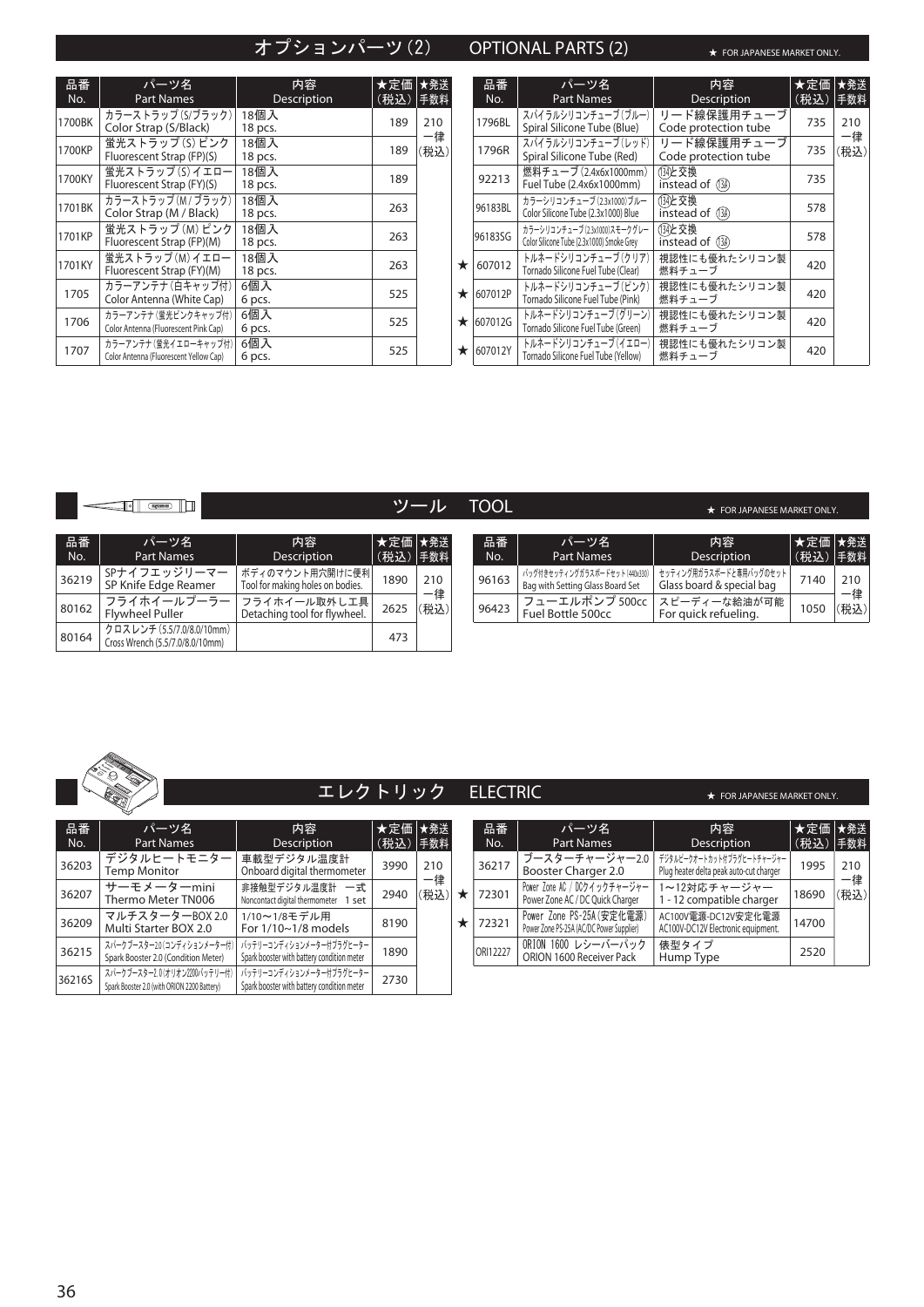KYOSHO OIL 800 KYOSHO OIL 1000

# ー<br>- ケミカル・オイル CHEMICAL¥OIL

★

★ FOR JAPANESE MARKET ONLY.

|         | 品番<br>No. | パーツ名<br><b>Part Names</b>                         | 内容<br>Description                                               | ★定価 ★発送<br>(税込) | 手数料        |
|---------|-----------|---------------------------------------------------|-----------------------------------------------------------------|-----------------|------------|
| $\star$ | 36901     | スーパーパワークリーナー<br><b>Super Power Cleaner</b>        | マシンの汚れ落とし<br>Cleaner spray of car.                              | 893             | 210        |
|         | 96154     | KYOSHO スペシャルグルー(14g)<br>KYOSHO Special Glue (14g) | 瞬間接着剤<br>Instant Glue                                           | 735             | 一律<br>(税込) |
| $\star$ | 96155     | KYOSHO スペシャルプライマー<br><b>KYOSHO Special Primer</b> | 瞬間接着剤の硬化促進剤<br>Stiffening accelerant of instant glue.           | 2100            |            |
|         | 96159     | ダストガードプライマー<br><b>Dust Guard Primer</b>           | マフラーの汚れの焼きつき、こびりつき防止<br>Prevents dirt from sticking on mufflers | 1890            |            |
|         | 96160     | FRPジェルシート (1.0)<br>FRP Gel Seat (1.0)             | ボディ補修や強化等に<br>For body repair and reinforcement                 | 2100            |            |
|         | 96168     | フッ素パウダー<br><b>Fluorine Powder</b>                 | 摺動性UP<br>Delivers smoother and efficient movement.              | 1050            |            |
|         | 96169     | エアークリーナーオイル (100cc)<br>Air Cleaner Oil (100cc)    | エアークリーナー専用オイル<br>Oil for air cleaner                            | 840             |            |
|         | 96175     | 放熱グリス (10g)<br>Thermol Grease (10g)               | 熱伝導促進グリス<br>Grease improves conduction of heat.                 | 945             |            |
|         | 96177     | ローフリクションスプレーMF-One<br>Low Friction Spray MF-One   | 摺動性UP<br>Delivers smoother and efficient movement.              | 1365            |            |

| 品番<br>No. | パーツ名<br><b>Part Names</b>                          | 内容<br>Description                                   | ★定価<br>(税込) | ★発送<br>手数料 |
|-----------|----------------------------------------------------|-----------------------------------------------------|-------------|------------|
| 96178     | ロックタイト(中強度)<br>Loctite (medium strength)           | ネジのゆるみ防止剤 (10cc)<br>Stops loosing screw (10cc)      | 1260        | 210        |
| 96180     | マイクロロン プレシジョンオイラー<br>Microlon Precision Oiler      | ベアリング潤滑剤 (7.4cc)<br>Great fuel bearings (7.4cc)     | 3150        | 一律<br>(税込) |
| 96181     | マイクロロン トップエンド<br>Microlon Top End                  | 燃料添加剤 (30cc)<br>Glow fuel additive (30cc)           | 5145        |            |
| 96182     | マイクロロンアッセンブリールブリカント<br>Microlon Assembly Lubricant | エンジン組立潤滑剤(20g)<br>Engine lubricant (20g)            | 3570        |            |
| 96506B    | ボールデフグリス<br><b>Ball Differential Grease</b>        | ボールデフ用グリス<br>Grease for ball differential           | 945         |            |
| 96508     | HGジョイントグリス<br><b>HG Joint Grease</b>               | ジョイント部用グリス<br>Grease for joint part.                | 840         |            |
| 96509     | ワンウェイベアリンググリス<br><b>Oneway Bearing Grease</b>      | ワンウェイベアリング用グリス<br>Grease for one-way bearing        | 840         |            |
| 96625     | SPベアリングリキッド<br>SP Bearing Liquid                   | ベアリング本来の性能を発揮<br>Retrieves potentiality of Bearing. | 1050        |            |
| 607011    | トルネード アフターランオイル<br>Tornado After Run Oil           | 使用後のエンジンメンテナンス用<br>For Engine maintenance.          | 630         |            |



# ボックス・バック BOX ¥ BAG

| 品番<br>No. | パーツ名<br><b>Part Names</b>   | 内容<br><b>Description</b>                                      | ★定価<br>(税込) | ★発送<br>手数料 | 品番<br>No. |
|-----------|-----------------------------|---------------------------------------------------------------|-------------|------------|-----------|
| 80460     | ピットボックス DX<br>Pit Box DX    | サイズ / 542x300x397mm<br>Size / 542x300x397mm                   | 16800       | 210        | 80466     |
| 80461     | ピットボックス<br>Pit Box          | 工具収納に最適 420x240x330mm<br>Good for storing tools 420x240x330mm | 7140        | 一律<br>(税込) | 87611     |
| 80462     | ツールボックス<br><b>Tool Box</b>  | サイズ / 330x230x65mm<br>Size / 330x230x65mm                     | 1890        |            | 87612     |
| 80463     | パーツボックス(L)<br>Parts Box (L) | サイズ / 410x264x43mm<br>Size / 410x264x43mm                     | 1890        |            | 87822     |
| 80464     | パーツボックス(M)<br>Parts Box (M) | サイズ / 232x122x32mm<br>Size / 232x122x32mm                     | 578         |            | 87921     |
| 80465     | パーツボックス(S)<br>Parts Box (S) | サイズ / 120x83x25mm<br>Size / 120x83x25mm                       | 158         |            |           |

| 品番    | パーツ名                                              | 内容                                                  | ★定価  | ★発送        |
|-------|---------------------------------------------------|-----------------------------------------------------|------|------------|
| No.   | <b>Part Names</b>                                 | <b>Description</b>                                  | (税込) | 手数料        |
| 80466 | パーツボックス (SS)<br>Parts Box (SS)                    | サイズ / 89x36x26mm (3pcs)<br>Size / 89x36x26mm (3pcs) | 420  | 210        |
| 87611 | スーパーテンキャリングバッグ<br>SuperTen Carry Bag              | サイズ / 575x420x260mm<br>Size / 575x420x260mm         | 5040 | −律<br>(税込) |
| 87612 | 1/8 キャリングバッグ<br>1/8 Carry Bag                     | サイズ / 665x345x350mm<br>Size / 665x345x350mm         | 6090 |            |
| 87822 | Team KYOSHO プロポバッグ<br>Team KYOSHO Transmitter Bag | 送信機用バッグ<br>Bag for transmitter.                     | 2940 |            |
| 87921 | ピュアテンキャリングバッグ<br>PureTen Carry Bag                | サイズ / 550x280x260mm<br>Size / 550x280x260mm         | 3990 |            |

Glow Engine

# 模型用燃料 GLOW FUEL

|         | 品番<br>No.      | パーツ名<br><b>Part Names</b>           | 内容<br><b>Description</b>                                 | ★定価<br>(税込) |
|---------|----------------|-------------------------------------|----------------------------------------------------------|-------------|
|         | $\star$ 73111B | カナイフュエル20%<br>KANAI FUEL 20%        | 20%ニトロ¥3.8リットル<br>20% nitromethane, 1 gallon             | 4830        |
| $\star$ | 607003         | トルネード フュエル25EX<br>Tornado Fuel 2.5L | │オランダ製高品質燃料 二トロ25%<br>25% Nitro fuel made in Netherlands | 3780        |
| $\star$ | 607005         | トルネード フュエル20EX<br>Tornado Fuel 2.5L | オランダ製高品質燃料 ニトロ20%<br>20% Nitro fuel made in Netherlands  | 3570        |

# その他 OTHERS

| 品番<br>No. | パーツ名<br><b>Part Names</b>                         | 内容<br>Description                              | ★定価 ★発送<br>(税込)  手数料 |           |
|-----------|---------------------------------------------------|------------------------------------------------|----------------------|-----------|
| 96161     | セッティングウエイト<br>Setting Weight                      | バランス取り用ウエイト<br>Weights for balance adjustment  | 504                  | 210<br>-律 |
| 96165B    | アルミテープ (40x2500mm)  <br>Aluminum Tape (40x2500mm) | ボディの補修、補強用テープ<br>Tape to repair/reinforce body | 473                  | 税认)       |

★ FOR JAPANESE MARKET ONLY.

★ FOR JAPANESE MARKET ONLY.

★ FOR JAPANESE MARKET ONLY.